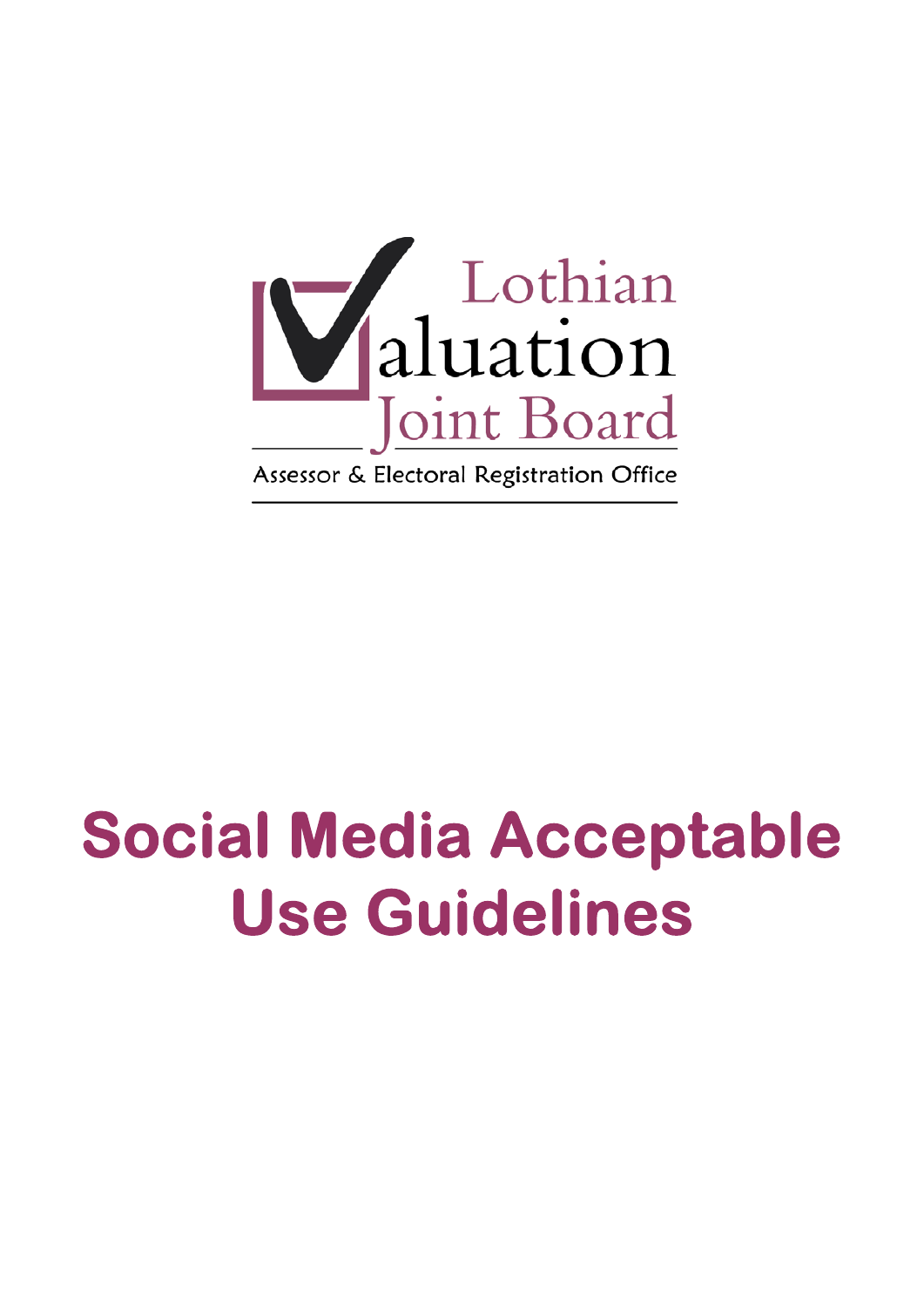# **Social Media Acceptable Use Guidelines**

#### **1 INTRODUCTION**

 Lothian Valuation Joint Board (LVJB) recognises the benefits that the use of social media can bring to the organisation. The use of social media to further the interest of and to support the business of LVJB is encouraged. However, approval should always be sought from managers where such use is proposed.

 These guidelines apply to all employees of LVJB and should be read in conjunction with other LVJB's policies, such as the Email and Internet Policy, Data Protection Policy and Data Breach Policy.

#### **2 SCOPE AND PURPOSE**

These guidelines outlines what the LVJB views as unacceptable use of social media for both business and personal purposes, whether posting on social media using work related or personal accounts.

 LVJB has no direct control over the information employees choose to disclose on social networking sites. However, employees must bear in mind the need to protect the reputation of LVJB, their own privacy, the privacy of colleagues and the confidentiality of LVJB information/data in any communications or statements they make available to members of the general public, which includes family and friends outside LVJB.

Social media can include, but is not limited to Facebook, Twitter, Google+ and LinkedIn and is generally identified as web based forums where individuals communicate with the general public, colleagues, family and friends. These guidelines extend to other personal use of the internet for communication, e.g. blogs, YouTube and non-work email lists.

#### **3 RESPONSIBLE USE OF SOCIAL MEDIA**

 The expectation would be that employees behave professionally in all situations which relate directly or indirectly to LVJB and should conduct themselves in a way which acknowledges the standards of behaviour expected within these guidelines and the other LVJB policies stated above.

Most social networks have their own rules and guidelines, which should be followed. All employees are also subject to the following guidelines;

- Do not post messages that are unlawful, libellous, harassing, defamatory, abusive, threating, harmful, obscene, profane, sexually oriented or racially offensive.
- Be Civil, tasteful and relevant.
- Do not swear.
- Do not post content copied from elsewhere, for which you do not own copyright.
- Do not publicise you, or anyone else's, personal information, such as contact details.
- Do not advertise products or services.
- Do not impersonate someone else.
- Do not post the same message, or a very similar message, more than once, also called "spamming".
- LVJB and its employees must be politically neutral in its communications. Please do not use any of the LVJB social media forums to promote party political messages or other content.

LVJB reserves the right to remove any contributions that break these rules.